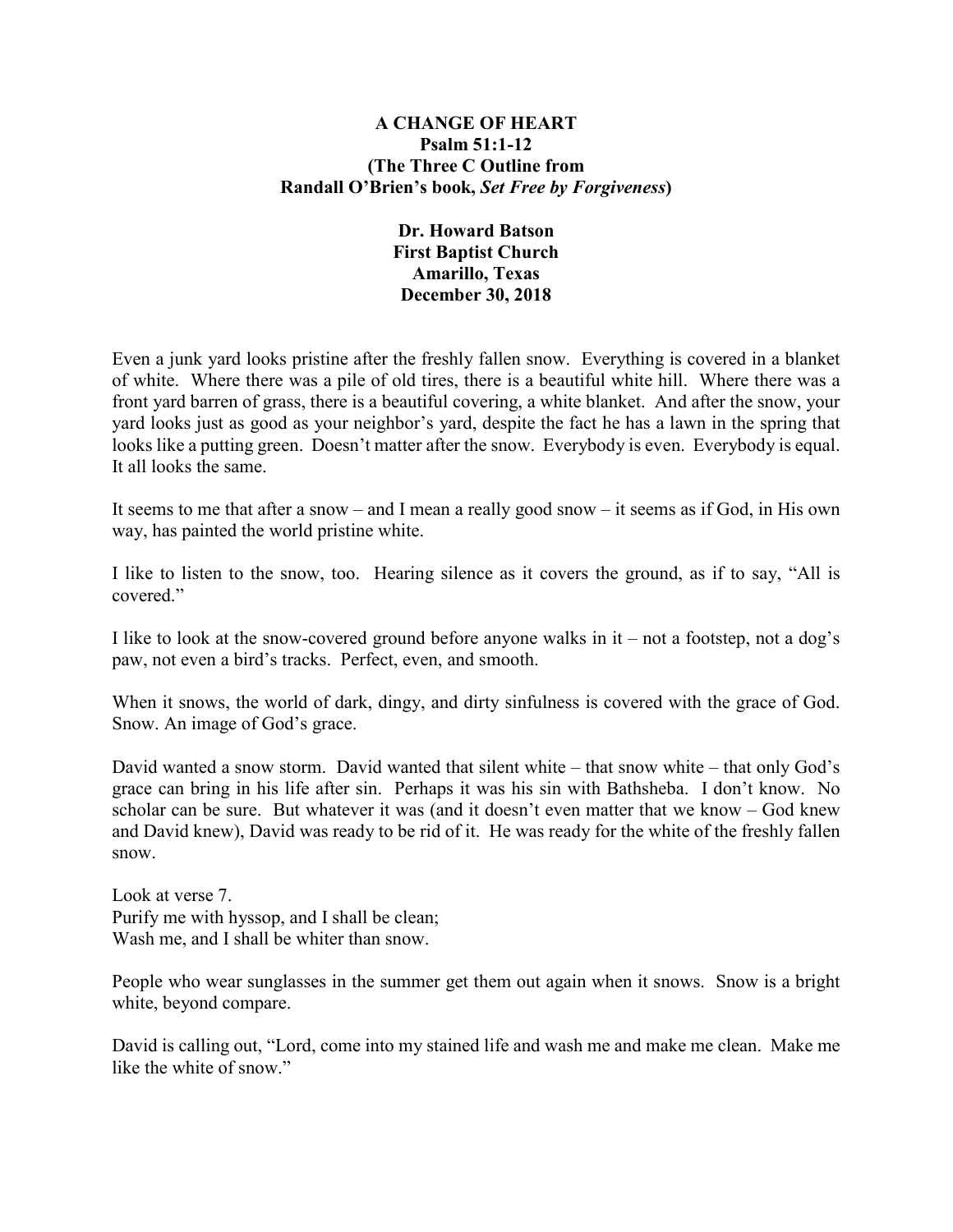**Karin Albert says all of us have things in our hearts that can leave us convinced that we are somehow unforgivable, unqualified, cut off from the full measure of inheritance that God has for us. Maybe something happened in our life a long time ago, like an abortion that few people know about. Or maybe it's a long-term struggle with a secret sin. Or maybe, she writes, it's just a case of feeling terminally unique, that subtle feeling that somehow we're the only creature in God's whole creation who cannot be fully forgiven.**

**The problem is that refusing to receive God's snowstorm of grace leaves us with hearts of stone. As long as we leave ourselves under a load of shame and condemnation, our ability to work for the kingdom of God is cut short. As long as we accept the lie of Satan that somehow God's grace won't heal this one, that the death of Jesus can't remedy that one, then we are hamstrung in our work for God's kingdom**.

**The theological truth of the matter is that once we confess our sins before God, it's not our place to decide whether or what or how much God forgives us. That's God's choice. And He has already given us His decision in His word. (adapted from "You can't abort God's forgiveness," Karin Albert's web page, 1/22/00, employees.org/~karin/cant-abort-godsforgiveness.html)**

As we look at the psalm, I want us to look at the process of receiving forgiveness.

# **Randall O'Brien has said, "If God were not willing to forgive sin, heaven would be empty." (O'Brien,** *Set Free By Forgiveness,* **p. 107)**

I know, I know it's true – God doesn't owe us one thing. Not a dime's worth of forgiveness, not a nickel's worth of grace. We've been given a copy of the rule book. We know the commandments. But we have chosen to eat of the tree of death, rather than God's good tree of life.

God owes us nothing. Yet God is willing to give so much.

I want us to look at the three C's of sin.

## **I. Consciousness of Sin**

It's that moment when we stop denying and openly admit our wrongdoing.

I John 1:8-9 says, "If we say we have no sin, we are deceiving ourselves and the truth is not in us. But if we confess our sins, He is faithful and righteous to forgive us our sins and to cleanse us from all unrighteousness."

When we pretend we're not sinners, then we are liars. It is only when we confess that He can forgive.

The first C is consciousness of sin.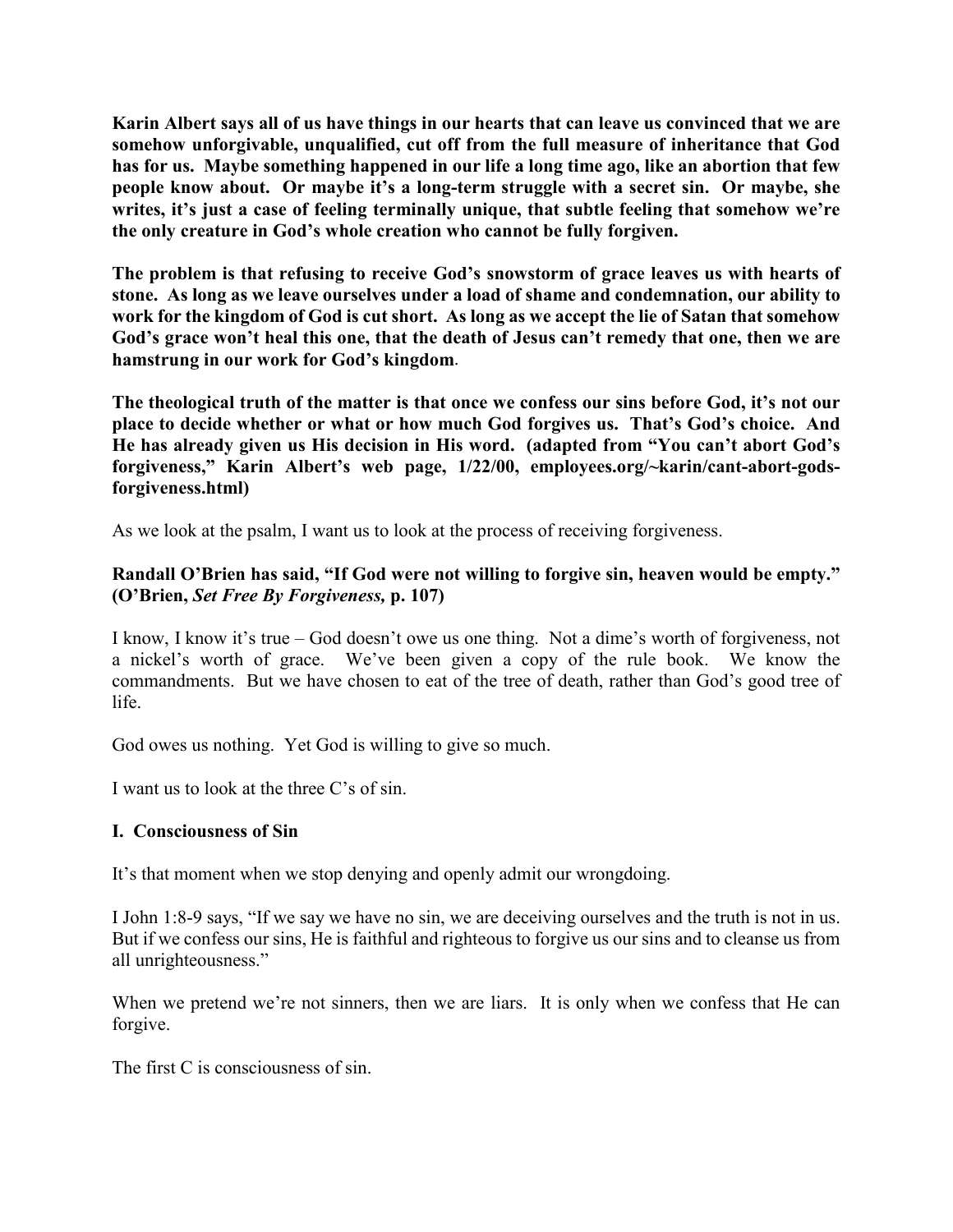When I share the gospel with children in my office – one of the delights of my job – we talk about the subject of sin. I'm here to tell you that we're raising a generation of children who really do not have a concept of sin. They have exchanged the word sin for the word mistake.

"Who has sinned?" I ask the child.

"Well, everybody has made a mistake."

There is a difference between a mistake and a sin. Sin can be, and often is, willful disobedience against God. One child said – probably the best definition of sin I've ever heard – "It's when we do things our way instead of God's way." That's it, isn't it. God said, "Don't eat of that tree," but we do it our way. God says be patient, work hard, you can have it. We want immediate gratification, and we become a thief. We want an easy way out, and we become a liar.

We really don't want to admit our sin. Our criminals are sick. Our politicians don't sin, but have indiscretions. There is an avalanche of euphemisms under which we bury the word sin.

*Newsweek* printed an article entitled, "Pick and Choose Christianity." There is a cafeteria-style approach to Christianity that is evolving before our very eyes. Today, when it comes to God's word, we take what we want and leave behind what we don't desire. And one of the things we are leaving behind is a consciousness of sin. In this article, only 57 percent of those surveyed accepted the notion that all people are sinful. Thirty-three percent said, "Well, they make mistakes, but they certainly aren't sinful."

The real problem with casting aside sin is that with it you cast aside the Savior. No  $sin - no$ salvation, no Savior.

Scripture says if we say we have no sin, we are a liar.

I remember sharing with one child. I said, "Who sinned? Have you sinned?" And the child said, "Yes."

I said, "Have I sinned?" – pointing to me. The child said, "Yes."

I said, "Well, has your daddy sinned?" "Yes."

"How about your mother?"

"Oh no, not my mother."

Well, the young man was sure that his daddy and I were sinners, but mom lived above the problem of sin. A wonderful estimation of his mother, but the truth is even his mother – even you – have sinned.

We have to be conscious of our sin.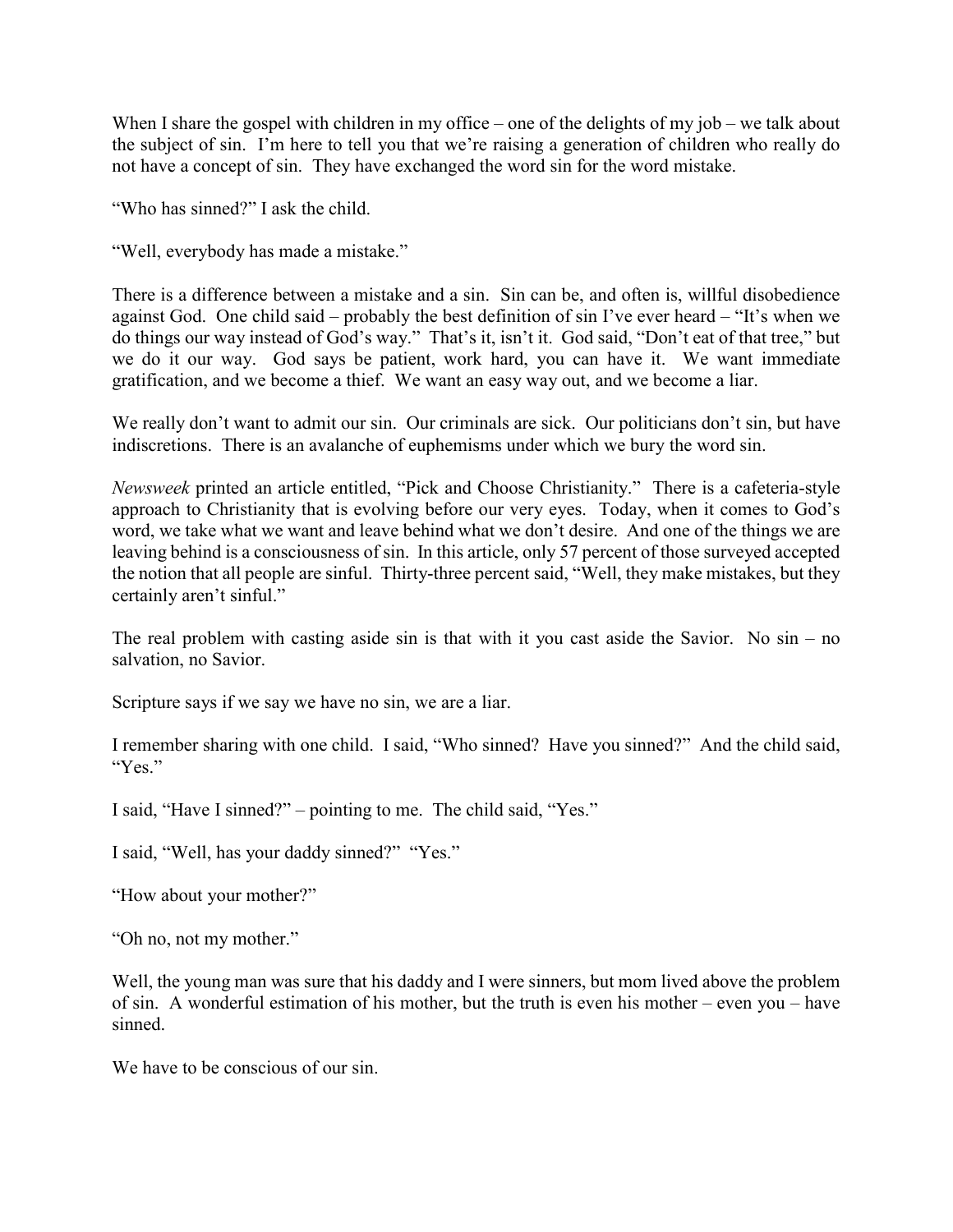Look at Psalm 51:3 For I know my transgressions, And my sin is ever before me.

Not denying. Not hiding. Not covering up. But having a consciousness of sin.

The strongest word for sin is "transgression." It means rebellion. We are all rebellious children of God the Father.

We've all sinned, and the wages of our sin are death.

#### **II. Confession of Sin**

**A Presbyterian minister told the story about his first year at a certain congregation. His predecessor had abolished the general confession of sins from the Sunday liturgy. One of the first things the new pastor did was try to reinstate the confession. There was a lot of resistance to change in that church – as there usually is in churches. Some members thought the confession of sins was just too morbid a thing to do in church, where one's spirits were supposed to be lifted up. During the heat of the debate, one woman, an elder in the church, exclaimed, "But I don't have to apologize to God for anything!" The pastor was dumbfounded. His seminary training had not prepared him for this, he told a friend.**

**What could she possibly have meant by saying she didn't have to apologize to God? Did she mean that she hadn't committed any of the big sins and, therefore, had no real need to apologize? She might have meant that, but she would have been wrong, because anger is God's concern as much as murder, and lust as much as adultery. So she'd be in trouble on those accounts.**

**She might have meant that her apology is due to the person against whom she had sinned or transgressed, and she hadn't sinned against God. Perhaps she had forgotten the cry of the Psalmist when he said, concerning his own sin, "Against you, God, and you only have I sinned and done this evil in your sight." All sin is sin against God. (Miroslav Volf, "Is it God's Business?"** *Christian Century***, 11/8/2000)**

The second C in the process of dealing with sin is confession of sin.

In 1 John it went this way: "If we say we have no sin, we are deceiving ourselves and the truth is not in us." We need to be conscious of our sins, but then it says, "If we confess our sins...." We need to confess our sins. Is there any other way to experience the snow white that David desires – the freedom from sin, the joy of a clean slate **–** other than confessing the sins of which we are conscious?

You have to be conscious of your sin first. But confession is more than just being conscious of it. There are a lot of people aware of their sin who don't confess it. "Confess our sins" means that we want to do things differently. We no longer want to do them our way because our way doesn't work. Rather, we want to do them God's way. Guilt is not grace, and remorse is not repentance.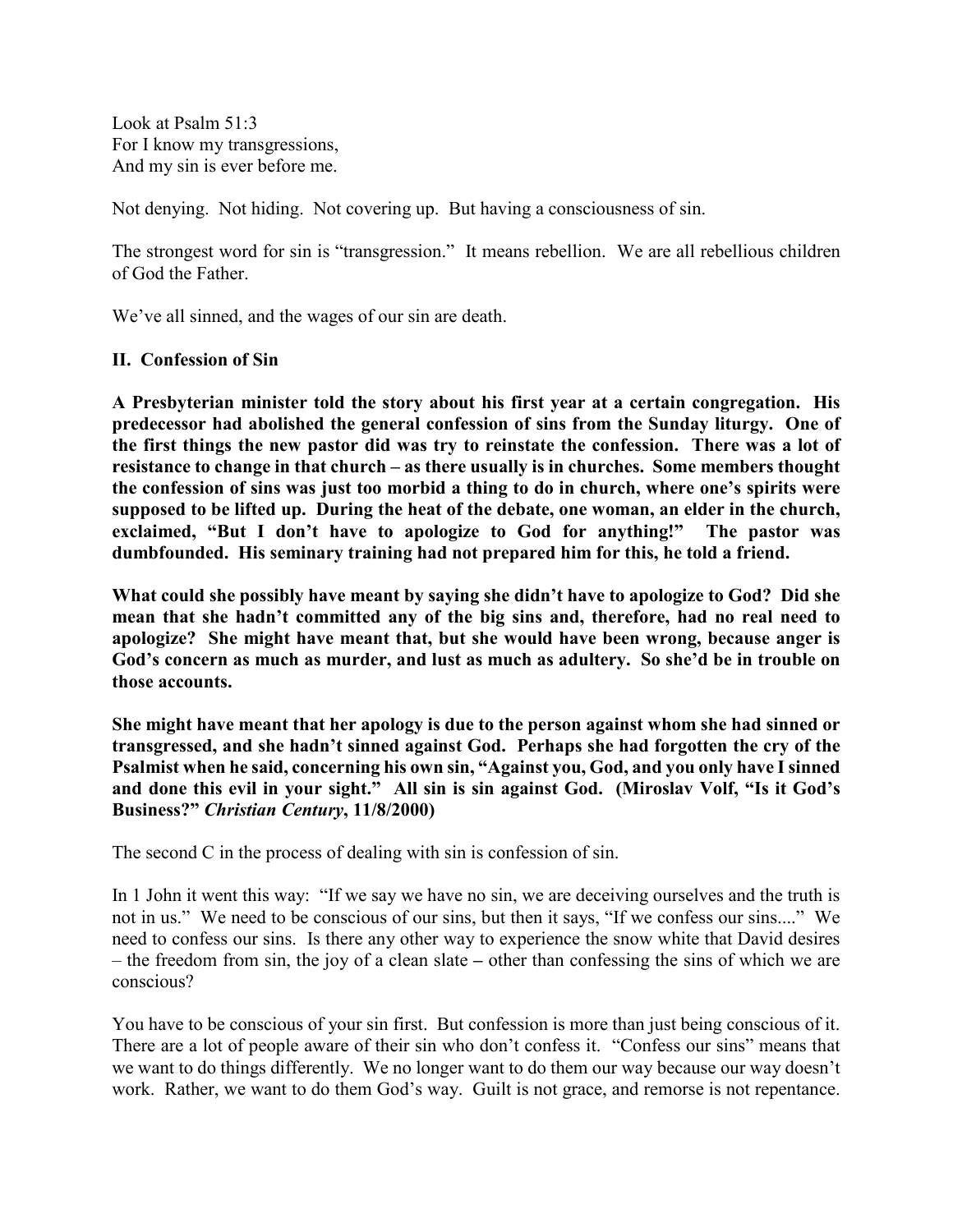It's different. First we have the consciousness, the guilt and the remorse. But then comes the grace with repentance.

Not just consciousness, but confession. Look what David does. He confesses. "God, I have sinned against You. I have done evil in your sight. You're blameless when you judge me, God (v. 4). I am a sinner from way back" (v. 5).

He confesses his sin. He has a contrite and broken heart. Look at verse 17, which we didn't read. "The sacrifices of God are a broken spirit; a broken and a contrite heart, O God, Thou wilt not despise."

You don't stand as a stoic when you confess your sin. You might cry. You might laugh out loud. You might groan or fall on your face or shout for joy with relief. But you won't be defensive or angry or proud or bitter, because confession and contrition go together. A contrite heart makes no demands to the Father but, rather, lays out the sin.

### **III. Cleansing from sin.**

John Grisham writes these words in The Testament: **The young man [in the pulpit] was praying, his eyes clenched tightly, his arms waving gently upward. Nate [the alcoholic attorney] closed his eyes too, and called God's name. God was waiting.**

**With both hands, he clenched the back of the pew in front of him. He repeated the list, mumbling softly every weakness and flaw and affliction that plagued him. He confessed them all. In one long glorious acknowledgment of failure, he laid himself bare before God. He held nothing back. He unloaded enough burdens to crush any three men, and when he finally finished, Nate had tears in his eyes. "I'm sorry," he whispered to God. "Please help me."**

**As quickly as the fever had left his body, he felt the baggage leave his soul. With one gentle brush of the hand, his slate had been wiped clean. He breathed a massive sigh of relief, but his pulse was racing.**

**He heard the guitar again. He opened his eyes and wiped his cheeks. Instead of seeing the young man in the pulpit, Nate saw the face of Christ, in agony and pain, dying on the cross. Dying for him. (John Grisham,** *The Testament***, p. 306)**

There is a final  $C -$  cleansing from sin. That's what David really wants, isn't it?

Verse 2. Wash me from my iniquity, and cleanse me from my sin.

Verse 7 Purify me with hyssop, and I shall be clean. Wash me and I shall be whiter than snow.